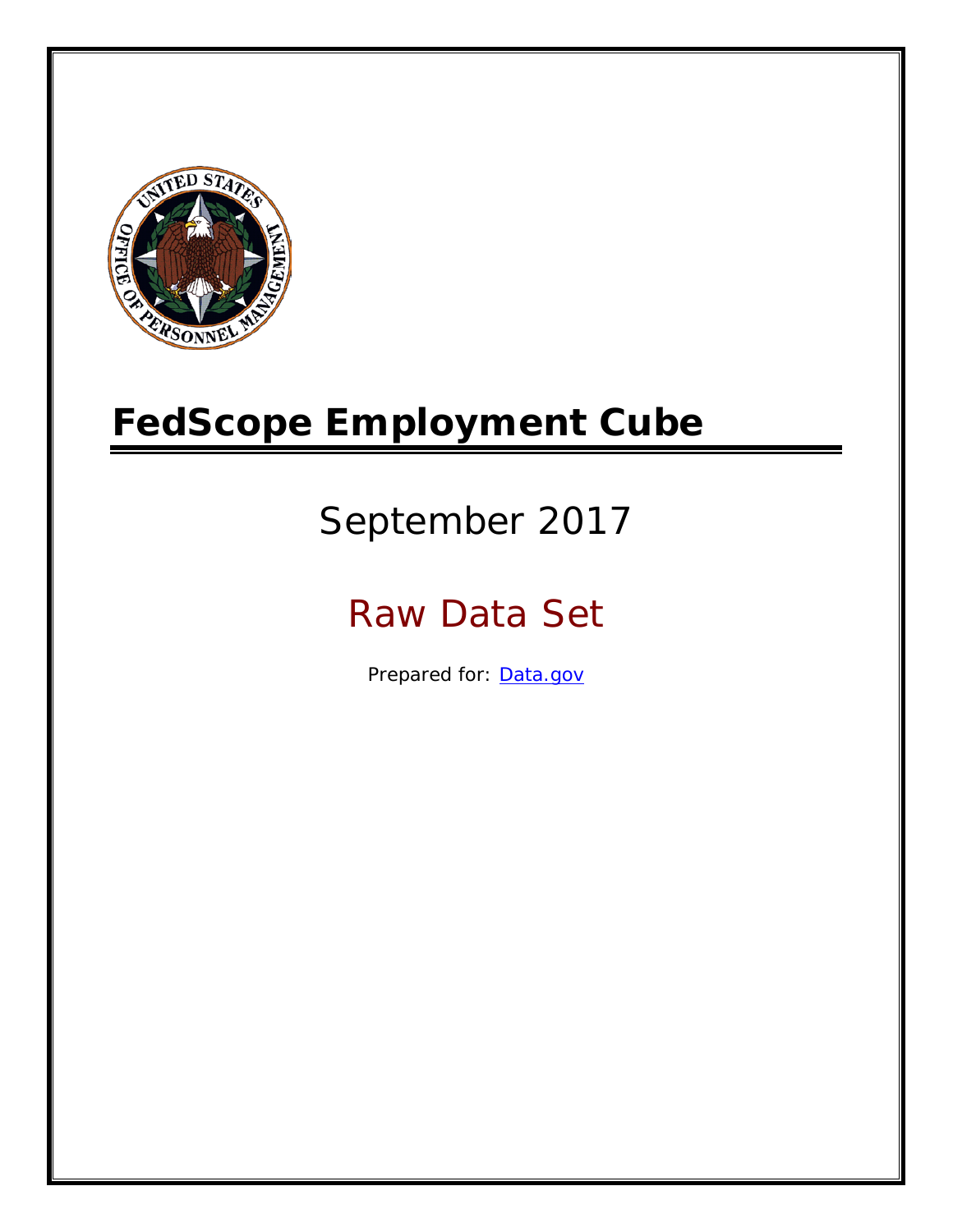

# **Table of Contents**

| $\mathbf{1}$   | <b>OVERVIEW</b>                                | 3              |
|----------------|------------------------------------------------|----------------|
| 1.1            | Purpose                                        | 3              |
| 1.2            | <b>Scope</b>                                   | 3              |
| $\overline{2}$ | <b>RAW DATA SET FILE</b>                       | 3              |
|                | 2.1 FACTDATA                                   | 3              |
| 3              | <b>DIMENSION TRANSLATIONS FILES</b>            | 5              |
| 3.1            | Agency                                         | 5              |
| 3.2            | Location                                       | 6              |
| 3.3            | Age                                            | 6              |
| 3.4            | <b>Education Level</b>                         | $\overline{7}$ |
| 3.5            | <b>General Schedule &amp; Equivalent Grade</b> | 8              |
| 3.6            | <b>Length of Service</b>                       | 8              |
| 3.7            | Occupation                                     | 9              |
| 3.8            | <b>Occupation Category</b>                     | 9              |
| 3.9            | Pay Plan & Grade                               | 10             |
| 3.10           | <b>Salary Level</b>                            | 10             |
| 3.11           | <b>STEM Occupations</b>                        | 11             |
|                | 3.12 Supervisory Status                        | 11             |
|                | 3.13 Type of Appointment                       | 12             |
|                | 3.14 Work Schedule                             | 12             |
| 3.15           | <b>Work Status</b>                             | 13             |
|                | 3.16 Date                                      | 13             |
|                | 3.17 Employment                                | 14             |
|                | 3.18 Average Salary                            | 14             |
|                | 3.19 Average Length of Service                 | 14             |
| $\overline{4}$ | <b>DATA DEFINITIONS</b>                        | 15             |
| 4.1            | Agency                                         | 15             |
| 4.2            | Location                                       | 15             |
| 4.3            | Age                                            | 15             |
| 4.4            | <b>Education Level</b>                         | 15             |
| 4.5            | <b>General Schedule &amp; Equivalent Grade</b> | 15             |
| 4.6            | <b>Length of Service</b>                       | 15             |
| 4.7            | Occupation                                     | 15             |
| 4.8            | <b>Occupation Category</b>                     | 15             |
| 4.9            | Pay Plan & Grade                               | 16             |
| 4.10           | <b>Salary Level</b>                            | 16             |
| 4.11           | <b>STEM Occupations</b>                        | 16             |
| 4.12           | <b>Supervisory Status</b>                      | 16             |
| 4.13           | <b>Type of Appointment</b>                     | 16             |
| 4.14           | <b>Work Schedule</b>                           | 16             |

Source: FedScope [\(https://www.fedscope.opm.gov/\)](https://www.fedscope.opm.gov/) 1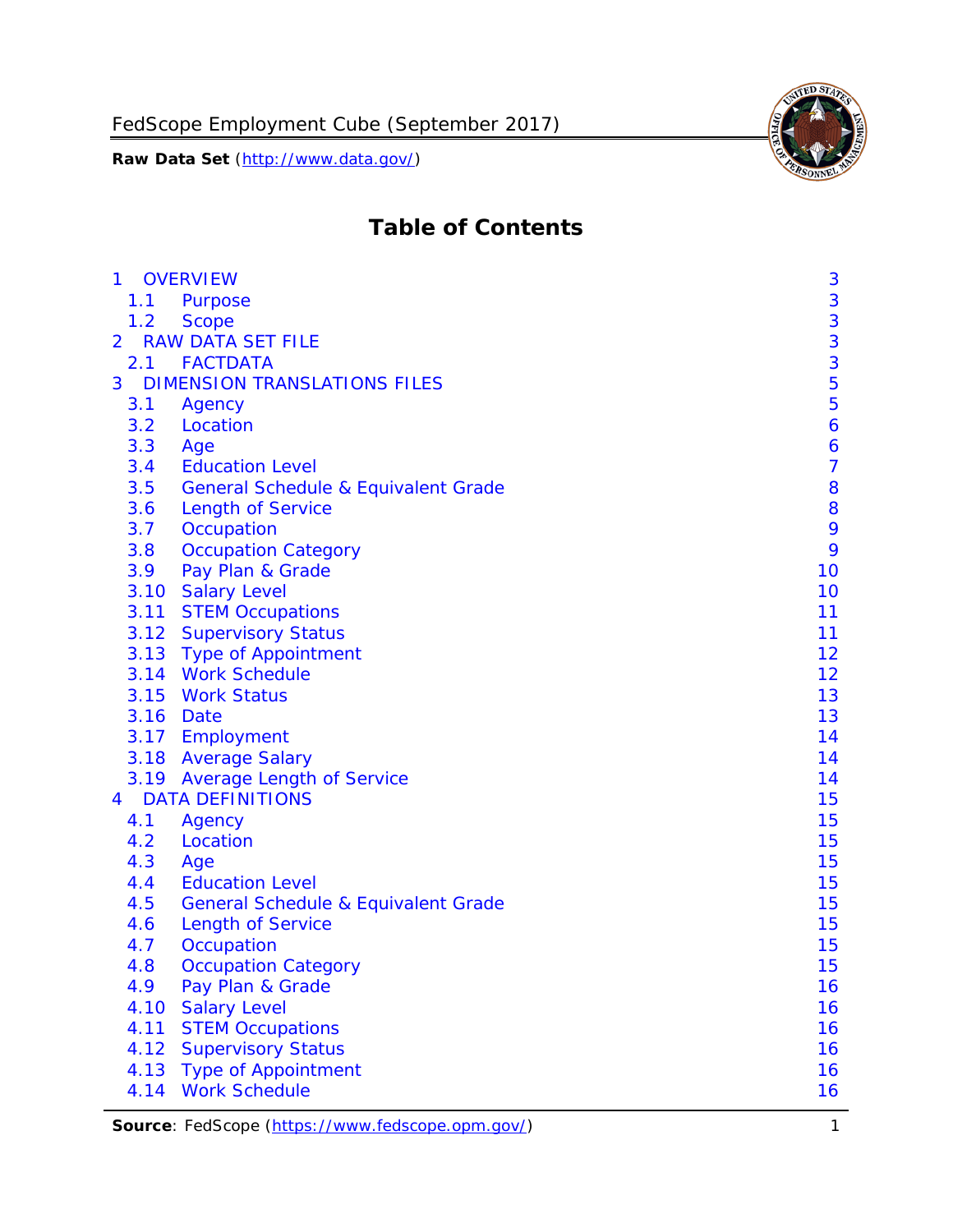FedScope Employment Cube (September 2017)

**Raw Data Set** (http://www.data.gov/)

|               | 4.15 Work Status                                    | 16. |
|---------------|-----------------------------------------------------|-----|
|               | 4.16 Date                                           | 16  |
|               | 4.17 Employment                                     | 17  |
|               | 4.18 Average Salary                                 | 17  |
|               | 4.19 Average Length of Service                      | 17  |
|               | 5 APPENDIX                                          | 18  |
| 5.1           | SAS Program to Read Raw Data Sets for Data Analysis | 18  |
| $5.2^{\circ}$ | <b>FedScope General Public Web Site</b>             | 18. |
|               |                                                     |     |

# **Listing of Tables**

| Table 2.1: FACTDATA.TXT Record Layout   | 4  |
|-----------------------------------------|----|
| Table 3.1: DTagy.txt Record Layout      | 5  |
| Table 3.2: DTloc.txt Record Layout      | 6  |
| Table 3.3: DTagelvl.txt Record Layout   | 6  |
| Table 3.4: DTedlvl.txt Record Layout    | 7  |
| Table 3.5: DTgsegrd.txt Record Layout   | 8  |
| Table 3.6: DTloslvl.txt Record Layout   | 8  |
| Table 3.7: DTocc.txt Record Layout      | 9  |
| Table 3.8: DTpatco.txt Record Layout    | 9  |
| Table 3.9: DTppgrd.txt Record Layout    | 10 |
| Table 3.10: DTsallvl.txt Record Layout  | 10 |
| Table 3.11: DTstemocc.txt Record Layout | 11 |
| Table 3.12: DTsuper.txt Record Layout   | 11 |
| Table 3.13: DTtoa.txt Record Layout     | 12 |
| Table 3.14: DTwrksch.txt Record Layout  | 12 |
| Table 3.15: DTwkstat.txt Record Layout  | 13 |
| Table 3.16: DTdate.txt Record Layout    | 13 |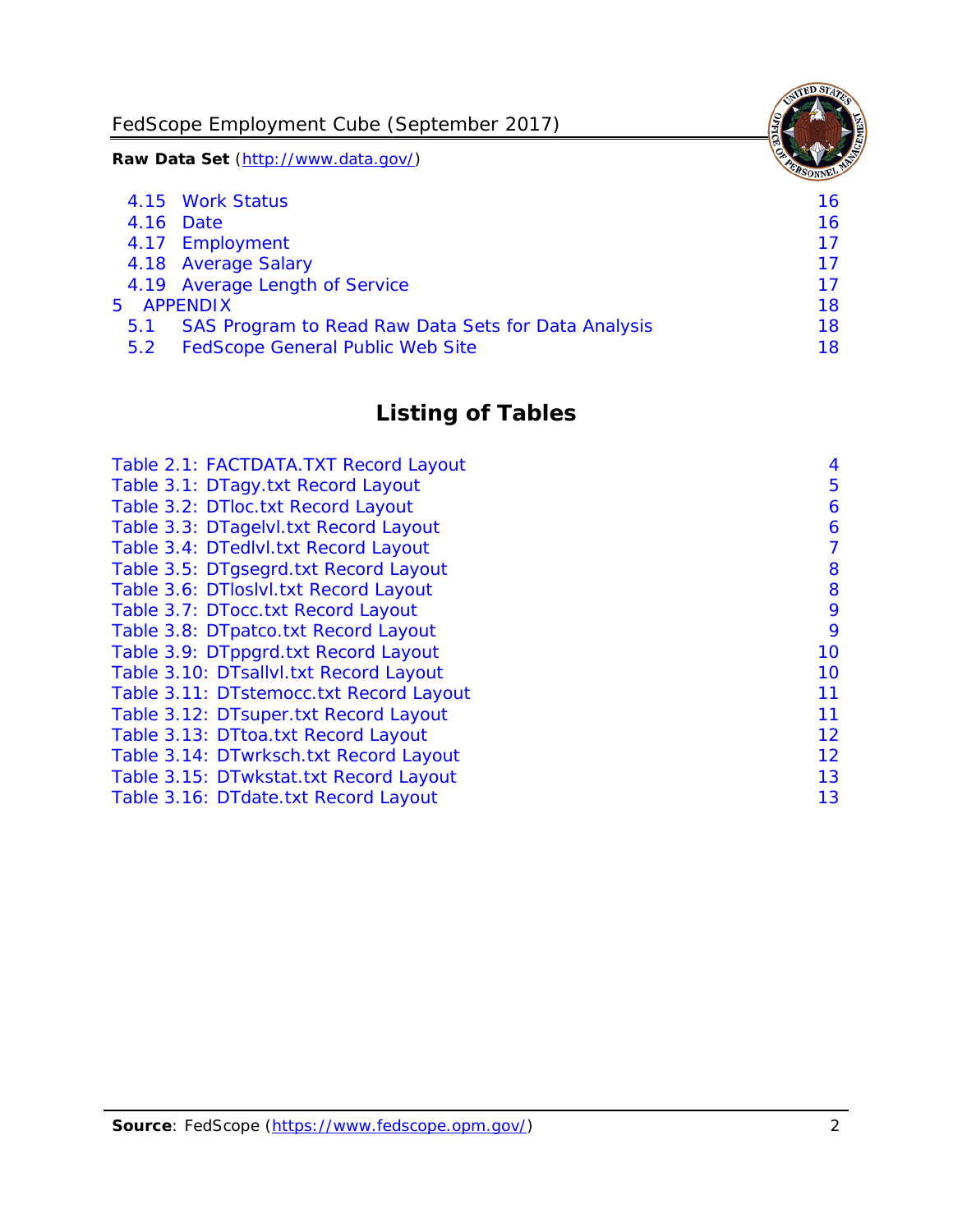## <span id="page-3-0"></span>**1 OVERVIEW**

## <span id="page-3-1"></span>*1.1 Purpose*

The purpose of this raw data set is to increase public access to high value, machine readable datasets generated by the U.S. Office of Personnel Management. The FedScope Employment Cube data sets are available via [Data.gov.](http://www.data.gov/)

## <span id="page-3-2"></span>*1.2 Scope*

The scope of this raw data set includes data elements used in the creation of the FedScope Employment Cube [\(https://www.fedscope.opm.gov/\)](https://www.fedscope.opm.gov/). **NOTE**: Starting in FY 2010, the OPM Statistical Data Mart (SDM) is the source for all FedScope data. The SDM is processed data from the Enterprise Human Resources Integration (EHRI) data warehouse. Data is processed on a quarterly basis (i.e. March, June, September and December).

## <span id="page-3-3"></span>**2 RAW DATA SET FILE**

## <span id="page-3-4"></span>*2.1 FACTDATA*

This "**delimited**" (comma separated value (**CSV**)) raw data set provides employee population data as of September 2017. Each column value is separated by a "**comma**" from the next column's value and each row starts a new record. Each record contains 20 data elements. The record layout for FACTDATA.TXT is depicted in [Table 2.1](#page-4-0) below:

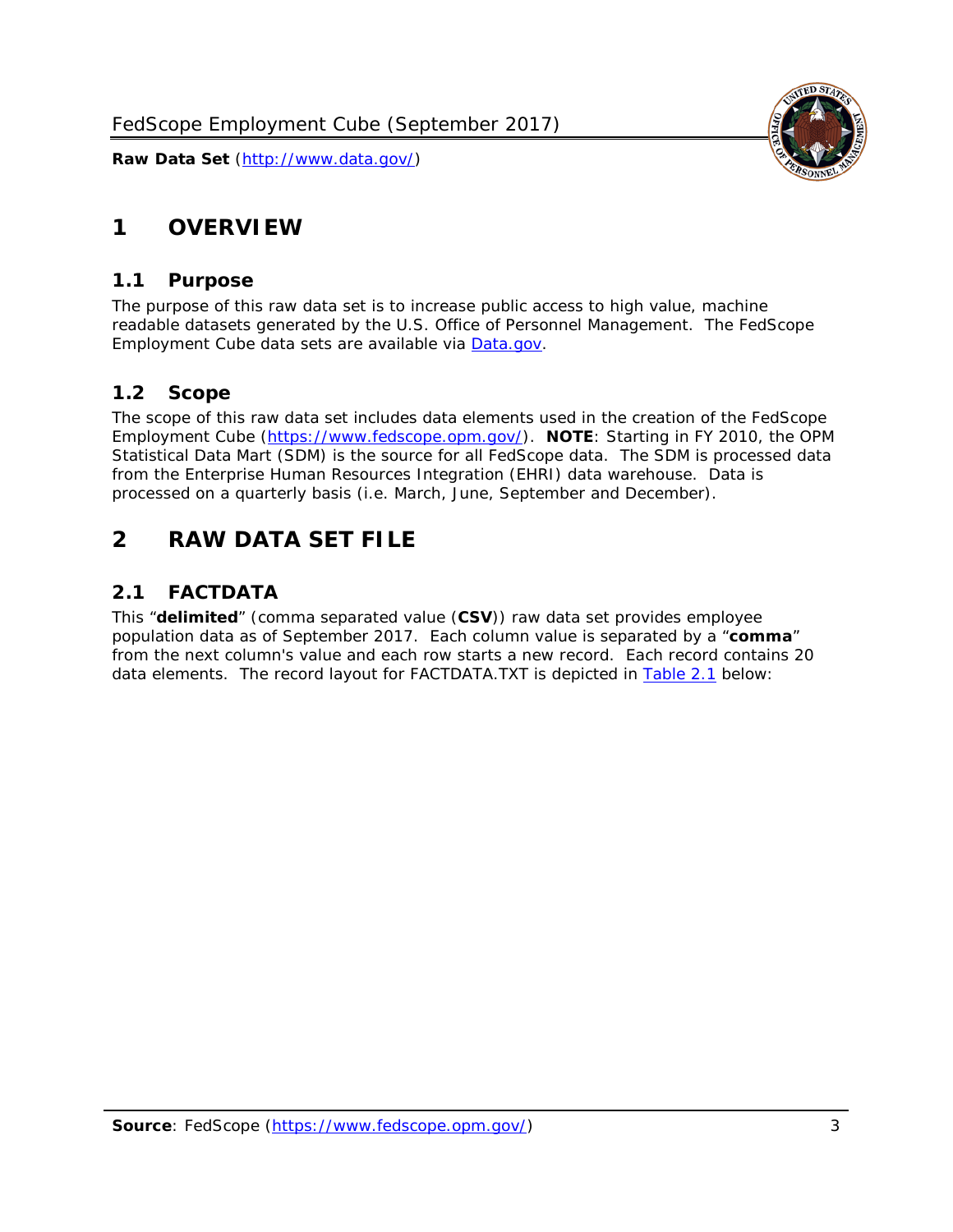

<span id="page-4-0"></span>

| Data<br><b>Column</b> | <b>DATA ELEMENT NAME</b>            | <b>CSV</b><br><b>Column</b><br><b>Name</b> | <b>CSV</b><br>Column<br><b>Format</b> |
|-----------------------|-------------------------------------|--------------------------------------------|---------------------------------------|
| 1                     | Agency                              | <b>AGYSUB</b>                              | <b>TEXT</b>                           |
| $\overline{2}$        | Location                            | <b>LOC</b>                                 | <b>TEXT</b>                           |
| 3                     | Age                                 | <b>AGELVL</b>                              | <b>TEXT</b>                           |
| 4                     | <b>Education Level</b>              | <b>EDLVL</b>                               | <b>TEXT</b>                           |
| 5                     | General Schedule & Equivalent Grade | <b>GSEGRD</b>                              | <b>TEXT</b>                           |
| 6                     | Length of Service                   | LOSLVL                                     | <b>TEXT</b>                           |
| 7                     | Occupation                          | OCC                                        | <b>TEXT</b>                           |
| 8                     | <b>Occupation Category</b>          | <b>PATCO</b>                               | <b>TEXT</b>                           |
| 9                     | Pay Plan & Grade                    | <b>PPGRD</b>                               | <b>TEXT</b>                           |
| 10                    | Salary Level                        | <b>SALLVL</b>                              | <b>TEXT</b>                           |
| 11                    | <b>STEM Occupations</b>             | <b>STEMOCC</b>                             | <b>TEXT</b>                           |
| 12                    | <b>Supervisory Status</b>           | <b>SUPERVIS</b>                            | <b>TEXT</b>                           |
| 13                    | Type of Appointment                 | <b>TOA</b>                                 | <b>TEXT</b>                           |
| 14                    | Work Schedule                       | <b>WORKSCH</b>                             | <b>TEXT</b>                           |
| 15                    | Work Status                         | <b>WORKSTAT</b>                            | <b>TEXT</b>                           |
| 16                    | Date (e.g. 201709)                  | <b>DATECODE</b>                            | <b>TEXT</b>                           |
| 17                    | Employment                          | <b>EMPLOYMENT</b>                          | <b>NUMERIC</b>                        |
| 18                    | Average Salary                      | <b>SALARY</b>                              | <b>NUMERIC</b>                        |
| 19                    | Average Length of Service           | LOS                                        | <b>NUMERIC</b>                        |
|                       | <b>Total Records: 2,087,747</b>     |                                            |                                       |

#### **Table 2.1: FACTDATA.TXT Record Layout**

**NOTE**: If importing this table (data set) into Excel, change the "column data format" for columns 1-17 from "General" to "Text". Columns 18-20 can be imported as "General" data format. In Excel, the "General" data format converts numeric values to numbers. Columns 1-17 are TEXT fields; Columns 18-20 are NUMERIC fields.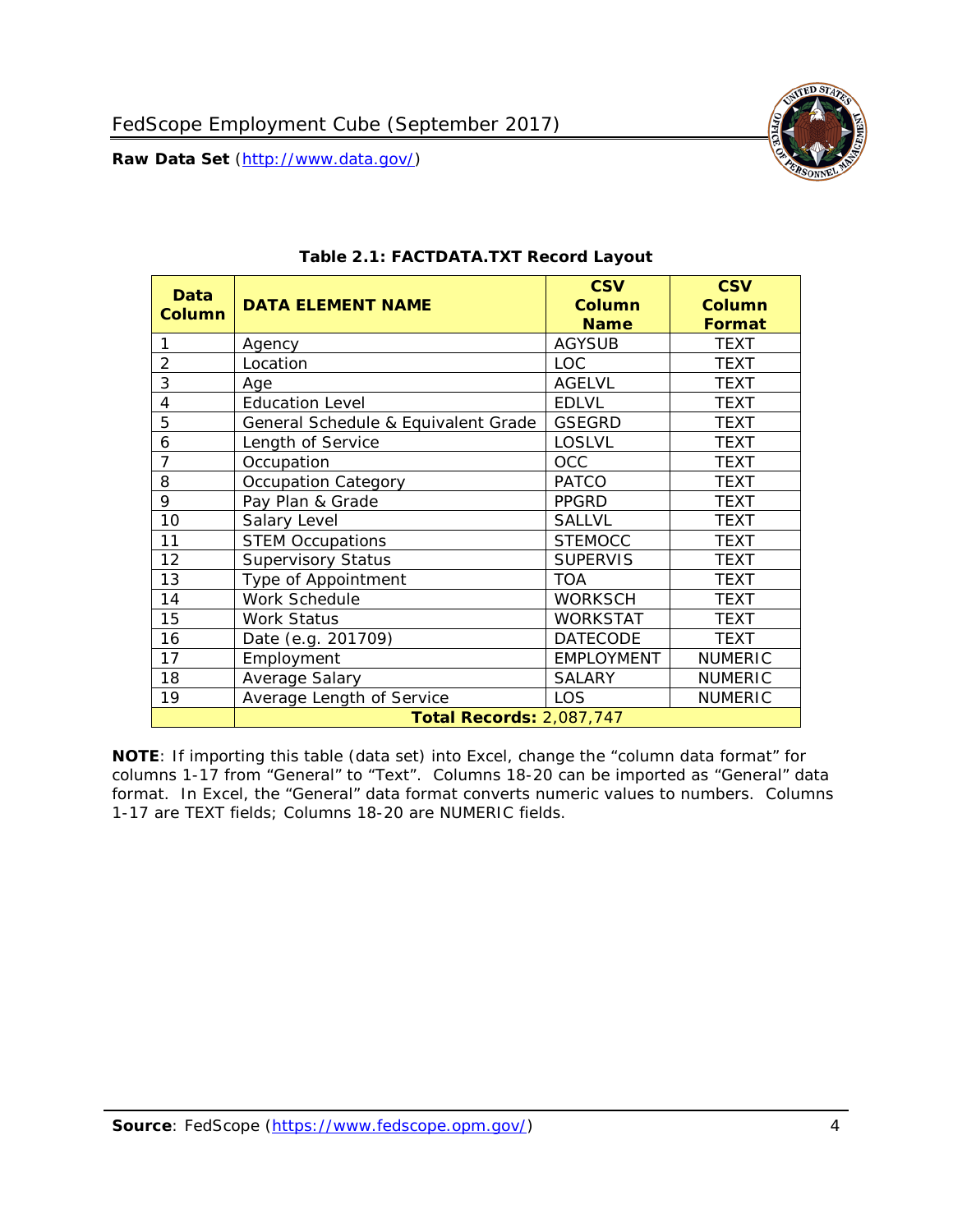

## <span id="page-5-0"></span>**3 DIMENSION TRANSLATIONS FILES**

## <span id="page-5-1"></span>*3.1 Agency*

This "**delimited**" (comma separated value (**CSV**)) data file provides translations for the agency data element contained in the employee population data file (FACTDATA.TXT). See [Table](#page-4-0) 2.1. Each column value is separated by a "**comma**" from the next column's value and each row starts a new record. Each record contains 6 data elements. The record layout for DTagy.txt is depicted in **[Table 3.1](#page-5-2)** below:

<span id="page-5-2"></span>

| <b>Data</b><br><b>Column</b> | <b>DATA ELEMENT NAME</b>       | <b>CSV</b><br>Column<br><b>Name</b> | <b>CSV</b><br><b>Column</b><br><b>Format</b> |
|------------------------------|--------------------------------|-------------------------------------|----------------------------------------------|
|                              | Agency Type                    | <b>AGYTYP</b>                       | <b>TEXT</b>                                  |
| 2                            | <b>Agency Type Translation</b> | <b>AGYTYPT</b>                      | <b>TEXT</b>                                  |
| 3                            | Agency                         | AGY                                 | <b>TEXT</b>                                  |
| 4                            | <b>Agency Translation</b>      | <b>AGYT</b>                         | <b>TEXT</b>                                  |
| 5                            | Agency Sub element             | <b>AGYSUB</b>                       | <b>TEXT</b>                                  |
| 6                            | Agency Sub element Translation | <b>AGYSUBT</b>                      | <b>TEXT</b>                                  |
| <b>Total Records: 529</b>    |                                |                                     |                                              |

#### **Table 3.1: DTagy.txt Record Layout**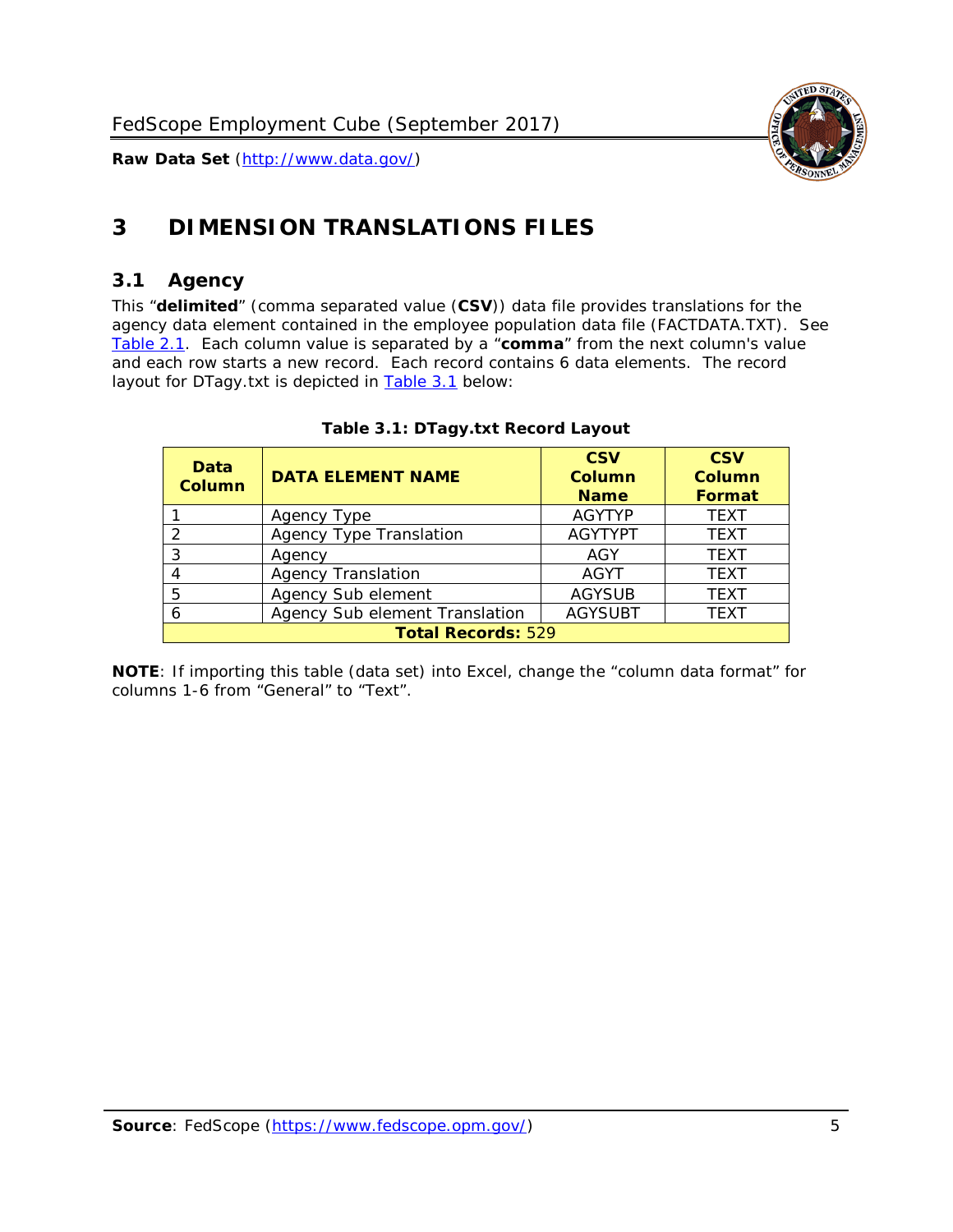<span id="page-6-0"></span>

This "**delimited**" (comma separated value (**CSV**)) data file provides translations for the location data element contained in the employee population data file (FACTDATA.TXT). See [Table 2.1.](#page-4-0) Each column value is separated by a "**comma**" from the next column's value and each row starts a new record. Each record contains 4 data elements. The record layout for DTloc.txt is depicted in **Table 3.2** below:

<span id="page-6-2"></span>

| Data<br><b>Column</b>                    | <b>DATA ELEMENT NAME</b>  | <b>CSV</b><br><b>Column</b><br><b>Name</b> | <b>CSV</b><br><b>Column</b><br><b>Format</b> |
|------------------------------------------|---------------------------|--------------------------------------------|----------------------------------------------|
|                                          | Location Type             | <b>LOCTYP</b>                              | <b>TEXT</b>                                  |
|                                          | Location Type Translation | <b>LOCTYPT</b>                             | <b>TFXT</b>                                  |
| 3                                        | State/Country             | <b>LOC</b>                                 | <b>TEXT</b>                                  |
| LOCT<br><b>State/Country Translation</b> |                           |                                            | <b>TFXT</b>                                  |
| <b>Total Records: 227</b>                |                           |                                            |                                              |

#### **Table 3.2: DTloc.txt Record Layout**

**NOTE**: If importing this table (data set) into Excel, change the "column data format" for columns 1-4 from "General" to "Text".

## <span id="page-6-1"></span>*3.3 Age*

This "**delimited**" (comma separated value (**CSV**)) data file provides translations for the age data element contained in the employee population data file (FACTDATA.TXT). See Table [2.1.](#page-4-0) Each column value is separated by a "**comma**" from the next column's value and each row starts a new record. Each record contains 2 data elements. The record layout for DTagelvl.txt is depicted in **Table 3.3** below:

<span id="page-6-3"></span>

| Data<br><b>Column</b>    | <b>DATA ELEMENT NAME</b> | <b>CSV</b><br>Column<br><b>Name</b> | <b>CSV</b><br>Column<br>Format |
|--------------------------|--------------------------|-------------------------------------|--------------------------------|
|                          | Aae                      | AGFI VI                             | TFXT                           |
|                          | Age Translation          | AGFI VI T                           | TFXT                           |
| <b>Total Records: 12</b> |                          |                                     |                                |

|  |  | Table 3.3: DTagelvl.txt Record Layout |  |
|--|--|---------------------------------------|--|
|  |  |                                       |  |

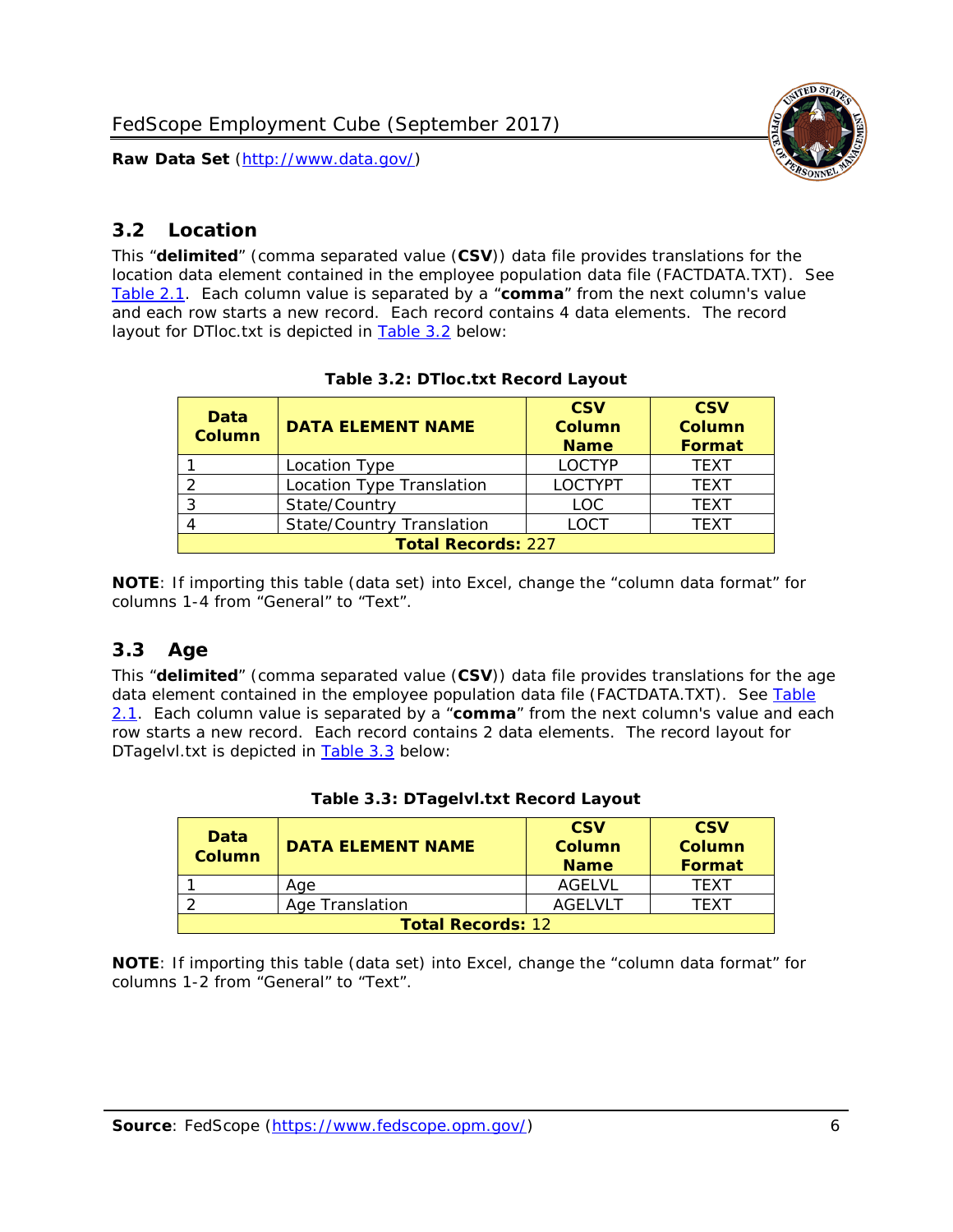

## <span id="page-7-0"></span>*3.4 Education Level*

This "**delimited**" (comma separated value (**CSV**)) data file provides translations for the education level data element contained in the employee population data file (FACTDATA.TXT). See [Table 2.1.](#page-4-0) Each column value is separated by a "**comma**" from the next column's value and each row starts a new record. Each record contains 4 data elements. The record layout for DTedlvl.txt is depicted in [Table 3.4](#page-7-1) below:

<span id="page-7-1"></span>

| Data<br><b>Column</b>    | <b>DATA ELEMENT NAME</b>                | <b>CSV</b><br><b>Column</b><br><b>Name</b> | <b>CSV</b><br><b>Column</b><br><b>Format</b> |
|--------------------------|-----------------------------------------|--------------------------------------------|----------------------------------------------|
|                          | <b>Education Level Type</b>             | <b>EDLVLTYP</b>                            | <b>TEXT</b>                                  |
|                          | <b>Education Level Type Translation</b> | <b>EDLVLTYPT</b>                           | <b>TEXT</b>                                  |
|                          | <b>Education Level</b>                  | <b>EDLVL</b>                               | <b>TEXT</b>                                  |
|                          | <b>Education Level Translation</b>      | <b>EDLVLT</b>                              | <b>TFXT</b>                                  |
| <b>Total Records: 24</b> |                                         |                                            |                                              |

#### **Table 3.4: DTedlvl.txt Record Layout**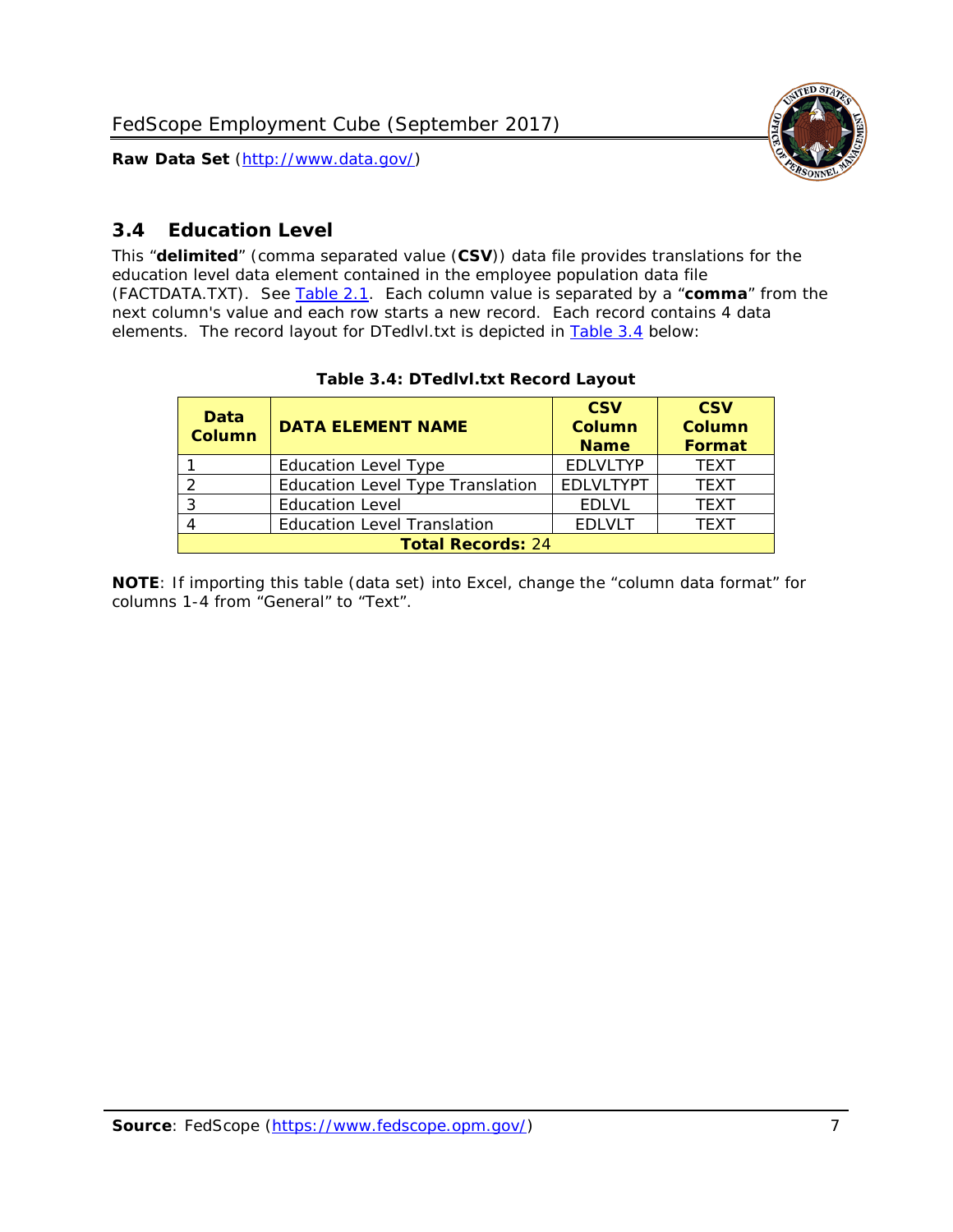

## <span id="page-8-0"></span>*3.5 General Schedule & Equivalent Grade*

This "**delimited**" (comma separated value (**CSV**)) data file provides translations for the general schedule & equivalent grade data element contained in the employee population data file (FACTDATA.TXT). See [Table 2.1.](#page-4-0) Each column value is separated by a "**comma**" from the next column's value and each row starts a new record. Each record contains 1 data element. The record layout for DTgsegrd.txt is depicted in [Table 3.5](#page-8-2) below:

#### **Table 3.5: DTgsegrd.txt Record Layout**

<span id="page-8-2"></span>

| <b>Data</b><br>Column | <b>DATA ELEMENT NAME</b>            | <b>CSV</b><br>Column<br><b>Name</b> | <b>CSV</b><br>Column<br><b>Format</b> |  |
|-----------------------|-------------------------------------|-------------------------------------|---------------------------------------|--|
|                       | General Schedule & Equivalent Grade | GSEGRD                              | TFXT                                  |  |
|                       | <b>Total Records: 17</b>            |                                     |                                       |  |

**NOTE**: If importing this table (data set) into Excel, change the "column data format" for column 1-from "General" to "Text".

## <span id="page-8-1"></span>*3.6 Length of Service*

This "**delimited**" (comma separated value (**CSV**)) data file provides translations for the length of service data element contained in the employee population data file (FACTDATA.TXT). See [Table 2.1.](#page-4-0) Each column value is separated by a "**comma**" from the next column's value and each row starts a new record. Each record contains 2 data elements. The record layout for DTloslvl.txt is depicted in [Table 3.6](#page-8-3) below:

<span id="page-8-3"></span>

| <b>Data</b><br>Column    | <b>DATA ELEMENT NAME</b>      | <b>CSV</b><br>Column<br><b>Name</b> | <b>CSV</b><br>Column<br>Format |
|--------------------------|-------------------------------|-------------------------------------|--------------------------------|
|                          | Length of Service             | LOSLVL                              | TFXT                           |
|                          | Length of Service Translation | LOSLVLT                             | TFXT                           |
| <b>Total Records: 11</b> |                               |                                     |                                |

| Table 3.6: DTloslvl.txt Record Layout |  |
|---------------------------------------|--|
|---------------------------------------|--|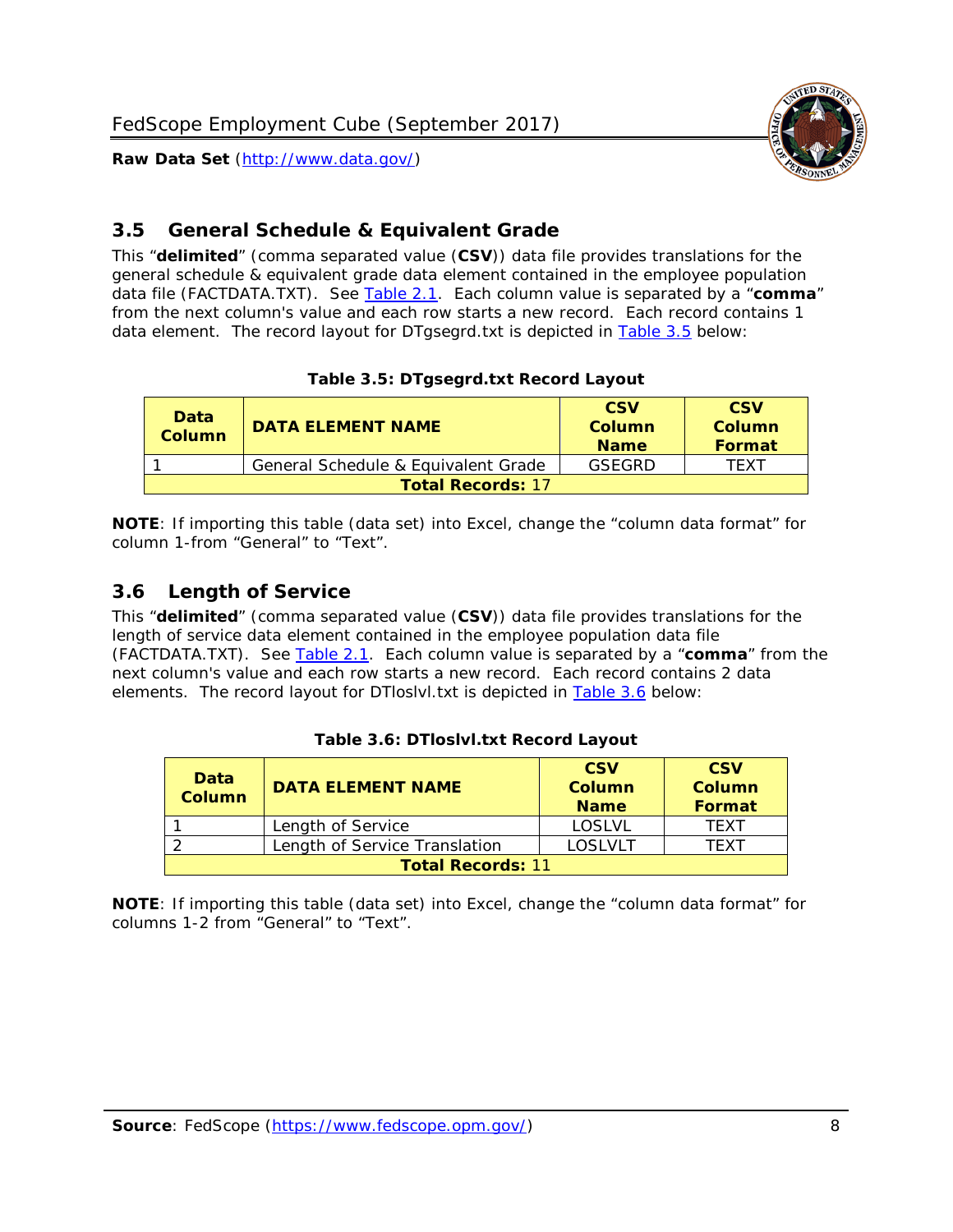

## <span id="page-9-0"></span>*3.7 Occupation*

This "**delimited**" (comma separated value (**CSV**)) data file provides translations for the occupation data element contained in the employee population data file (FACTDATA.TXT). See [Table 2.1.](#page-4-0) Each column value is separated by a "**comma**" from the next column's value and each row starts a new record. Each record contains 6 data elements. The record layout for DTocc.txt is depicted in [Table 3.7](#page-9-2) below:

<span id="page-9-2"></span>

| <b>Data</b><br><b>Column</b> | <b>DATA ELEMENT NAME</b>             | <b>CSV</b><br><b>Column</b><br><b>Name</b> | <b>CSV</b><br><b>Column</b><br>Format |  |
|------------------------------|--------------------------------------|--------------------------------------------|---------------------------------------|--|
|                              | Occupation Type                      | <b>OCCTYP</b>                              | <b>TEXT</b>                           |  |
|                              | Occupation Type Translation          | <b>OCCTYPT</b>                             | <b>TEXT</b>                           |  |
| 3                            | <b>Occupation Family</b>             | <b>OCCFAM</b>                              | <b>TEXT</b>                           |  |
|                              | <b>Occupation Family Translation</b> | <b>OCCFAMT</b>                             | <b>TEXT</b>                           |  |
| 5                            | Occupation                           | <b>OCC</b>                                 | <b>TEXT</b>                           |  |
|                              | <b>Occupation Translation</b>        | <b>OCCT</b>                                | <b>TEXT</b>                           |  |
| <b>Total Records: 683</b>    |                                      |                                            |                                       |  |

#### **Table 3.7: DTocc.txt Record Layout**

**NOTE**: If importing this table (data set) into Excel, change the "column data format" for columns 1-6 from "General" to "Text".

## <span id="page-9-1"></span>*3.8 Occupation Category*

This "**delimited**" (comma separated value (**CSV**)) data file provides translations for the occupation category data element contained in the employee population data file (FACTDATA.TXT). See [Table 2.1.](#page-4-0) Each column value is separated by a "**comma**" from the next column's value and each row starts a new record. Each record contains 2 data elements. The record layout for DTpatco.txt is depicted in [Table 3.8](#page-9-3) below:

<span id="page-9-3"></span>

| Data<br><b>Column</b>   | <b>DATA ELEMENT NAME</b>        | <b>CSV</b><br>Column<br><b>Name</b> | <b>CSV</b><br>Column<br><b>Format</b> |
|-------------------------|---------------------------------|-------------------------------------|---------------------------------------|
|                         | <b>Occupation Category</b>      | <b>PATCO</b>                        | <b>TFXT</b>                           |
|                         | Occupation Category Translation | <b>PATCOT</b>                       | TFXT                                  |
| <b>Total Records: 7</b> |                                 |                                     |                                       |

#### **Table 3.8: DTpatco.txt Record Layout**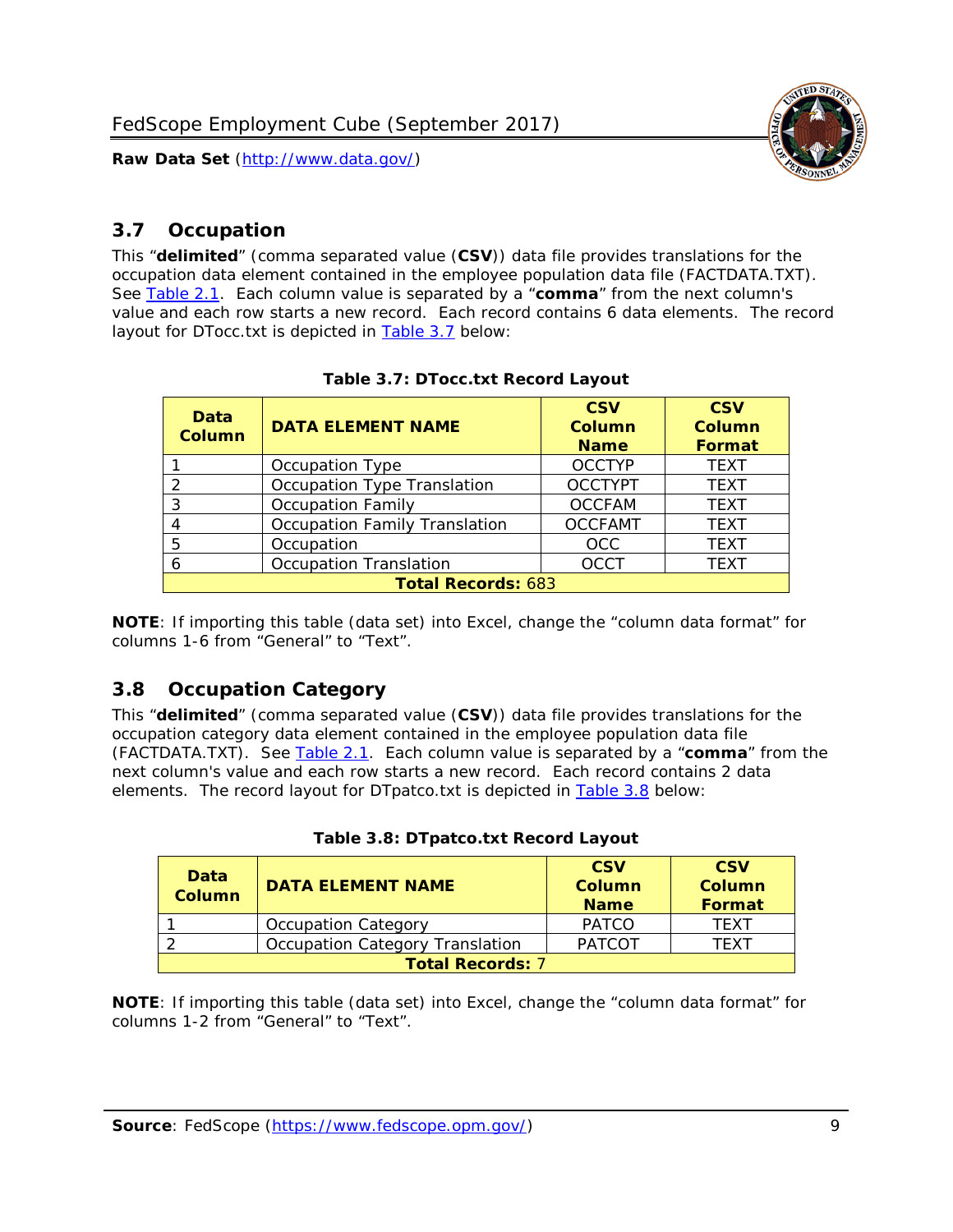

## <span id="page-10-0"></span>*3.9 Pay Plan & Grade*

This "**delimited**" (comma separated value (**CSV**)) data file provides translations for the pay plan & grade data element contained in the employee population data file (FACTDATA.TXT). See [Table 2.1.](#page-4-0) Each column value is separated by a "**comma**" from the next column's value and each row starts a new record. Each record contains 7 data elements. The record layout for DTppgrd.txt is depicted in **Table 3.9** below:

<span id="page-10-2"></span>

| Data<br>Column              | <b>DATA ELEMENT NAME</b>   | <b>CSV</b><br><b>Column</b><br><b>Name</b> | <b>CSV</b><br><b>Column</b><br><b>Format</b> |  |
|-----------------------------|----------------------------|--------------------------------------------|----------------------------------------------|--|
|                             | Pay Plan Type              | <b>PPTYP</b>                               | <b>TEXT</b>                                  |  |
| $\mathcal{P}$               | Pay Plan Type Translation  | <b>PPTYPT</b>                              | <b>TEXT</b>                                  |  |
| 3                           | Pay Plan Group             | <b>PPGROUP</b>                             | <b>TEXT</b>                                  |  |
| 4                           | Pay Plan Group Translation | <b>PPGROUPT</b>                            | <b>TEXT</b>                                  |  |
| 5                           | Pay Plan                   | PAYPLAN                                    | <b>TEXT</b>                                  |  |
| 6                           | Pay Plan Translation       | PAYPLANT                                   | <b>TEXT</b>                                  |  |
|                             | Pay Plan & Grade           | <b>PPGRD</b>                               | <b>TEXT</b>                                  |  |
| <b>Total Records: 1,027</b> |                            |                                            |                                              |  |

#### **Table 3.9: DTppgrd.txt Record Layout**

**NOTE**: If importing this table (data set) into Excel, change the "column data format" for columns 1-7 from "General" to "Text".

## <span id="page-10-1"></span>*3.10 Salary Level*

This "**delimited**" (comma separated value (**CSV**)) data file provides translations for the salary level data element contained in the employee population data file (FACTDATA.TXT). See [Table 2.1.](#page-4-0) Each column value is separated by a "**comma**" from the next column's value and each row starts a new record. Each record contains 2 data elements. The record layout for DTsallvl.txt is depicted in **Table 3.10** below:

<span id="page-10-3"></span>

| <b>Data</b><br>Column    | <b>DATA ELEMENT NAME</b>        | <b>CSV</b><br>Column<br><b>Name</b> | <b>CSV</b><br>Column<br><b>Format</b> |
|--------------------------|---------------------------------|-------------------------------------|---------------------------------------|
|                          | Salary Level                    | SALL VI                             | <b>TFXT</b>                           |
|                          | <b>Salary Level Translation</b> | <b>SALLVLT</b>                      | <b>TFXT</b>                           |
| <b>Total Records: 19</b> |                                 |                                     |                                       |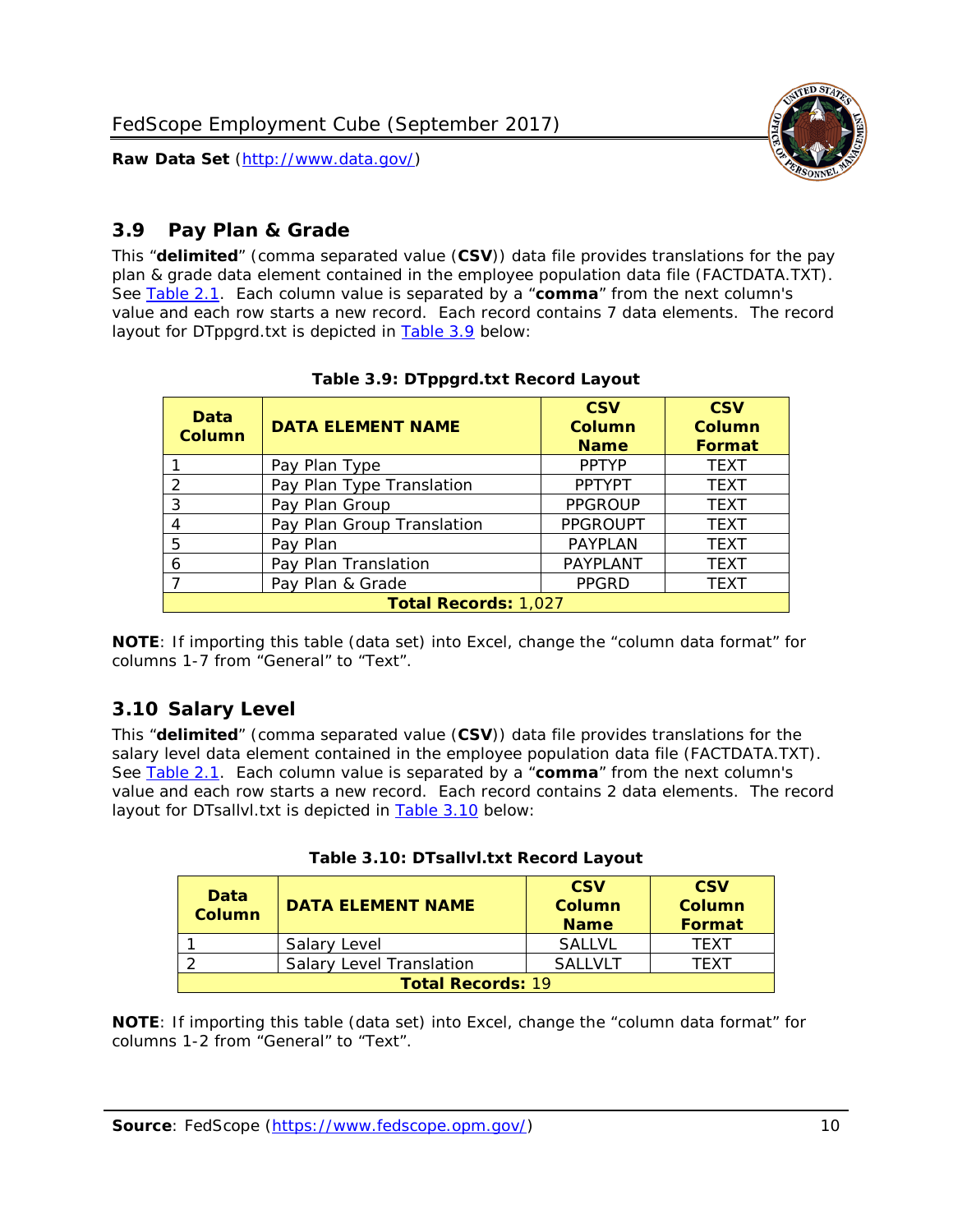

## <span id="page-11-0"></span>*3.11 STEM Occupations*

This "**delimited**" (comma separated value (**CSV**)) data file provides translations for the STEM occupations data element contained in the employee population data file (FACTDATA.TXT). See [Table 2.1.](#page-4-0) Each column value is separated by a "**comma**" from the next column's value and each row starts a new record. Each record contains 6 data elements. The record layout for DTstemocc.txt is depicted in [Table 3.11](#page-11-2) below:

<span id="page-11-2"></span>

| Data<br><b>Column</b>     | <b>DATA ELEMENT NAME</b>                     | <b>CSV</b><br>Column<br><b>Name</b> | <b>CSV</b><br><b>Column</b><br>Format |  |
|---------------------------|----------------------------------------------|-------------------------------------|---------------------------------------|--|
|                           | <b>STEM Occupation Aggregate</b>             | <b>STEMAGG</b>                      | <b>TEXT</b>                           |  |
|                           | <b>STEM Occupation Aggregate Translation</b> | <b>STEMAGGT</b>                     | <b>TEXT</b>                           |  |
| 3                         | <b>STEM Occupation Type</b>                  | <b>STEMTYP</b>                      | <b>TEXT</b>                           |  |
|                           | <b>STEM Occupation Type Translation</b>      | <b>STEMTYPT</b>                     | <b>TEXT</b>                           |  |
| 5                         | <b>STEM Occupation</b>                       | <b>STEMOCC</b>                      | <b>TEXT</b>                           |  |
|                           | <b>STEM Occupation Translation</b>           | <b>STEMOCCT</b>                     | <b>TEXT</b>                           |  |
| <b>Total Records: 101</b> |                                              |                                     |                                       |  |

#### **Table 3.11: DTstemocc.txt Record Layout**

**NOTE**: If importing this table (data set) into Excel, change the "column data format" for columns 1-6 from "General" to "Text".

## <span id="page-11-1"></span>*3.12 Supervisory Status*

This "**delimited**" (comma separated value (**CSV**)) data file provides translations for the supervisory status data element contained in the employee population data file (FACTDATA.TXT). See [Table 2.1.](#page-4-0) Each column value is separated by a "**comma**" from the next column's value and each row starts a new record. Each record contains 4 data elements. The record layout for DTsuper.txt is depicted in [Table 3.12](#page-11-3) below:

<span id="page-11-3"></span>

| Data<br>Column          | <b>DATA ELEMENT NAME</b>              | <b>CSV</b><br><b>Column</b><br><b>Name</b> | <b>CSV</b><br><b>Column</b><br>Format |  |
|-------------------------|---------------------------------------|--------------------------------------------|---------------------------------------|--|
|                         | <b>Supervisory Status Type</b>        | <b>SUPFRTYP</b>                            | <b>TEXT</b>                           |  |
|                         | Supervisory Status Type Translation   | <b>SUPERTYPT</b>                           | <b>TEXT</b>                           |  |
|                         | <b>Supervisory Status</b>             | <b>SUPERVIS</b>                            | <b>TEXT</b>                           |  |
|                         | <b>Supervisory Status Translation</b> | <b>SUPERVIST</b>                           | <b>TEXT</b>                           |  |
| <b>Total Records: 7</b> |                                       |                                            |                                       |  |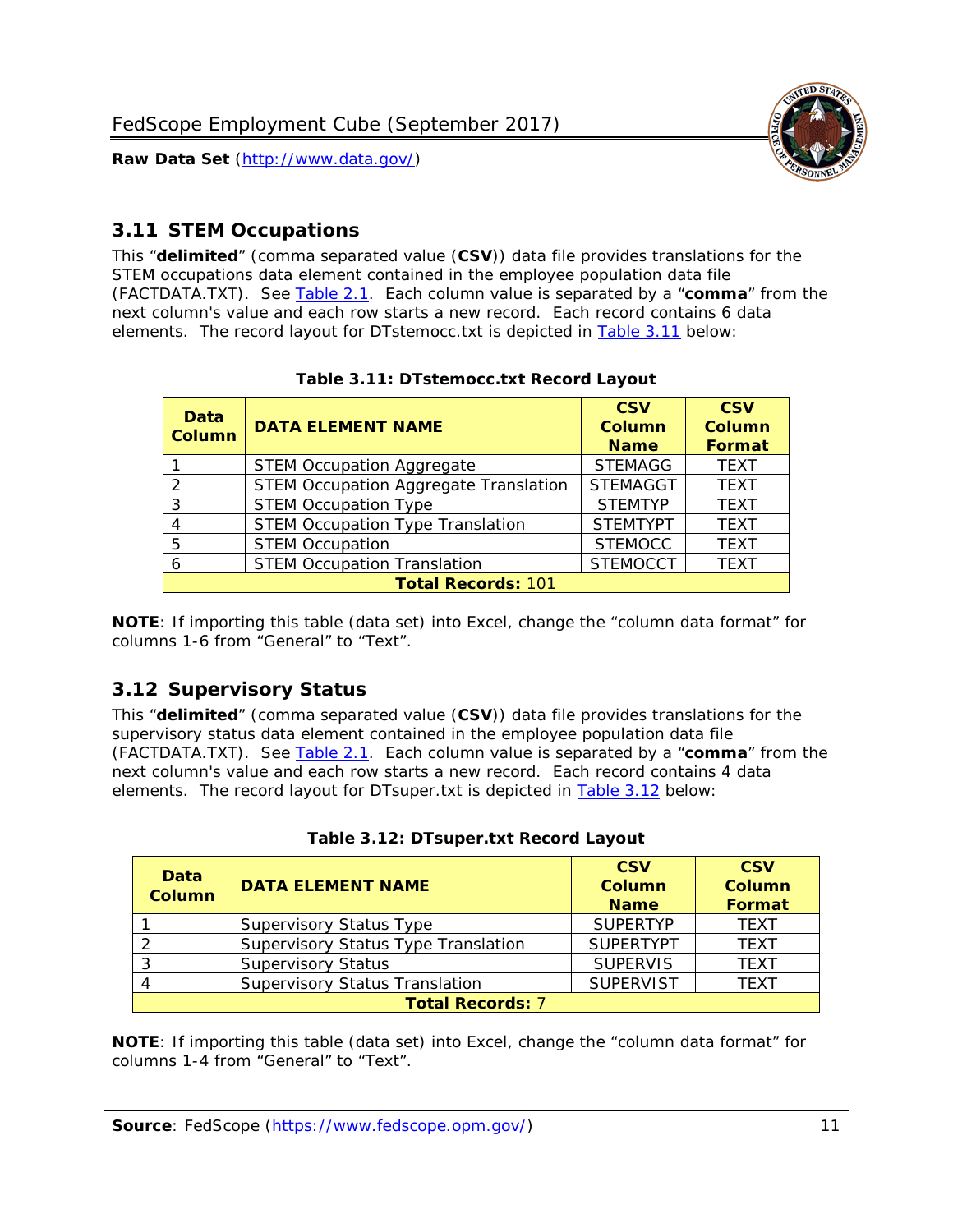

## <span id="page-12-0"></span>*3.13 Type of Appointment*

This "**delimited**" (comma separated value (**CSV**)) data file provides translations for the type of appointment data element contained in the employee population data file (FACTDATA.TXT). See [Table 2.1.](#page-4-0) Each column value is separated by a "**comma**" from the next column's value and each row starts a new record. Each record contains 4 data elements. The record layout for DTtoa.txt is depicted in [Table 3.13](#page-12-2) below:

<span id="page-12-2"></span>

| Data<br>Column           | <b>DATA ELEMENT NAME</b>             | <b>CSV</b><br><b>Column</b><br><b>Name</b> | <b>CSV</b><br><b>Column</b><br>Format |  |
|--------------------------|--------------------------------------|--------------------------------------------|---------------------------------------|--|
|                          | Type of Appointment Type             | <b>TOATYP</b>                              | <b>TEXT</b>                           |  |
|                          | Type of Appointment Type Translation | <b>TOATYPT</b>                             | <b>TEXT</b>                           |  |
|                          | Type of Appointment                  | TOA                                        | <b>TEXT</b>                           |  |
|                          | Type of Appointment Translation      | TOAT                                       | <b>TFXT</b>                           |  |
| <b>Total Records: 21</b> |                                      |                                            |                                       |  |

#### **Table 3.13: DTtoa.txt Record Layout**

**NOTE**: If importing this table (data set) into Excel, change the "column data format" for columns 1-4 from "General" to "Text".

## <span id="page-12-1"></span>*3.14 Work Schedule*

This "**delimited**" (comma separated value (**CSV**)) data file provides translations for the work schedule data element contained in the employee population data file (FACTDATA.TXT). See [Table 2.1.](#page-4-0) Each column value is separated by a "**comma**" from the next column's value and each row starts a new record. Each record contains 4 data elements. The record layout for DTwrksch.txt is depicted in [Table 3.14](#page-12-3) below:

<span id="page-12-3"></span>

| Data<br><b>Column</b>    | <b>DATA ELEMENT NAME</b>       | <b>CSV</b><br><b>Column</b><br><b>Name</b> | <b>CSV</b><br><b>Column</b><br>Format |
|--------------------------|--------------------------------|--------------------------------------------|---------------------------------------|
|                          | Work Schedule Type             | <b>WSTYP</b>                               | <b>TEXT</b>                           |
|                          | Work Schedule Type Translation | <b>WSTYPT</b>                              | <b>TEXT</b>                           |
| 3                        | Work Schedule                  | <b>WORKSCH</b>                             | <b>TFXT</b>                           |
|                          | Work Schedule Translation      | <b>WORKSCHT</b>                            | <b>TEXT</b>                           |
| <b>Total Records: 12</b> |                                |                                            |                                       |

|  | Table 3.14: DTwrksch.txt Record Layout |  |
|--|----------------------------------------|--|
|  |                                        |  |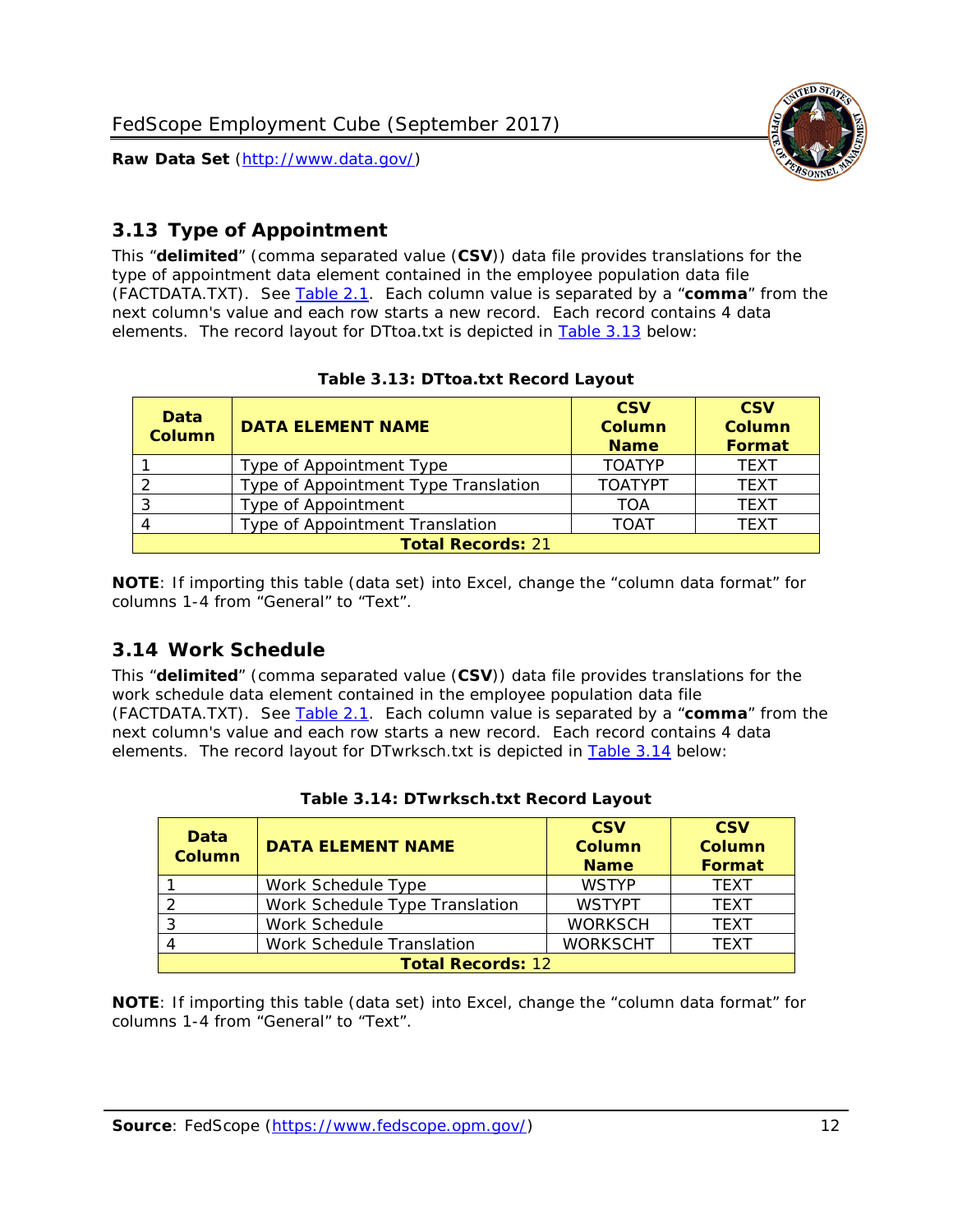

## <span id="page-13-0"></span>*3.15 Work Status*

This "**delimited**" (comma separated value (**CSV**)) data file provides translations for the work status data element contained in the employee population data file (FACTDATA.TXT). See [Table 2.1.](#page-4-0) Each column value is separated by a "**comma**" from the next column's value and each row starts a new record. Each record contains 2 data elements. The record layout for DTwkstat.txt is depicted in [Table 3.15](#page-13-2) below:

<span id="page-13-2"></span>

| Data<br><b>Column</b>   | <b>DATA ELEMENT NAME</b>       | <b>CSV</b><br>Column<br><b>Name</b> | <b>CSV</b><br>Column<br><b>Format</b> |
|-------------------------|--------------------------------|-------------------------------------|---------------------------------------|
|                         | <b>Work Status</b>             | <b>WORKSTAT</b>                     | TFXT                                  |
|                         | <b>Work Status Translation</b> | <b>WORKSTATT</b>                    | TFXT                                  |
| <b>Total Records: 2</b> |                                |                                     |                                       |

#### **Table 3.15: DTwkstat.txt Record Layout**

**NOTE**: If importing this table (data set) into Excel, change the "column data format" for columns 1-2 from "General" to "Text".

## <span id="page-13-1"></span>*3.16 Date*

This "**delimited**" (comma separated value (**CSV**)) data file provides translations for the status file month date data element contained in the employee population data file (FACTDATA.TXT). See [Table 2.1.](#page-4-0) Each column value is separated by a "**comma**" from the next column's value and each row starts a new record. Each record contains 2 data elements. The record layout for DTdate.txt is depicted in [Table 3.16](#page-13-3) below:

<span id="page-13-3"></span>

| Data<br>Column          | <b>DATA ELEMENT NAME</b> | <b>CSV</b><br>Column<br><b>Name</b> | <b>CSV</b><br>Column<br>Format |
|-------------------------|--------------------------|-------------------------------------|--------------------------------|
|                         | File Date                | <b>DATECODE</b>                     | <b>TFXT</b>                    |
|                         | File Date Translation    | <b>DATECODET</b>                    | TFXT                           |
| <b>Total Records: 1</b> |                          |                                     |                                |

|  |  | Table 3.16: DTdate.txt Record Layout |
|--|--|--------------------------------------|
|--|--|--------------------------------------|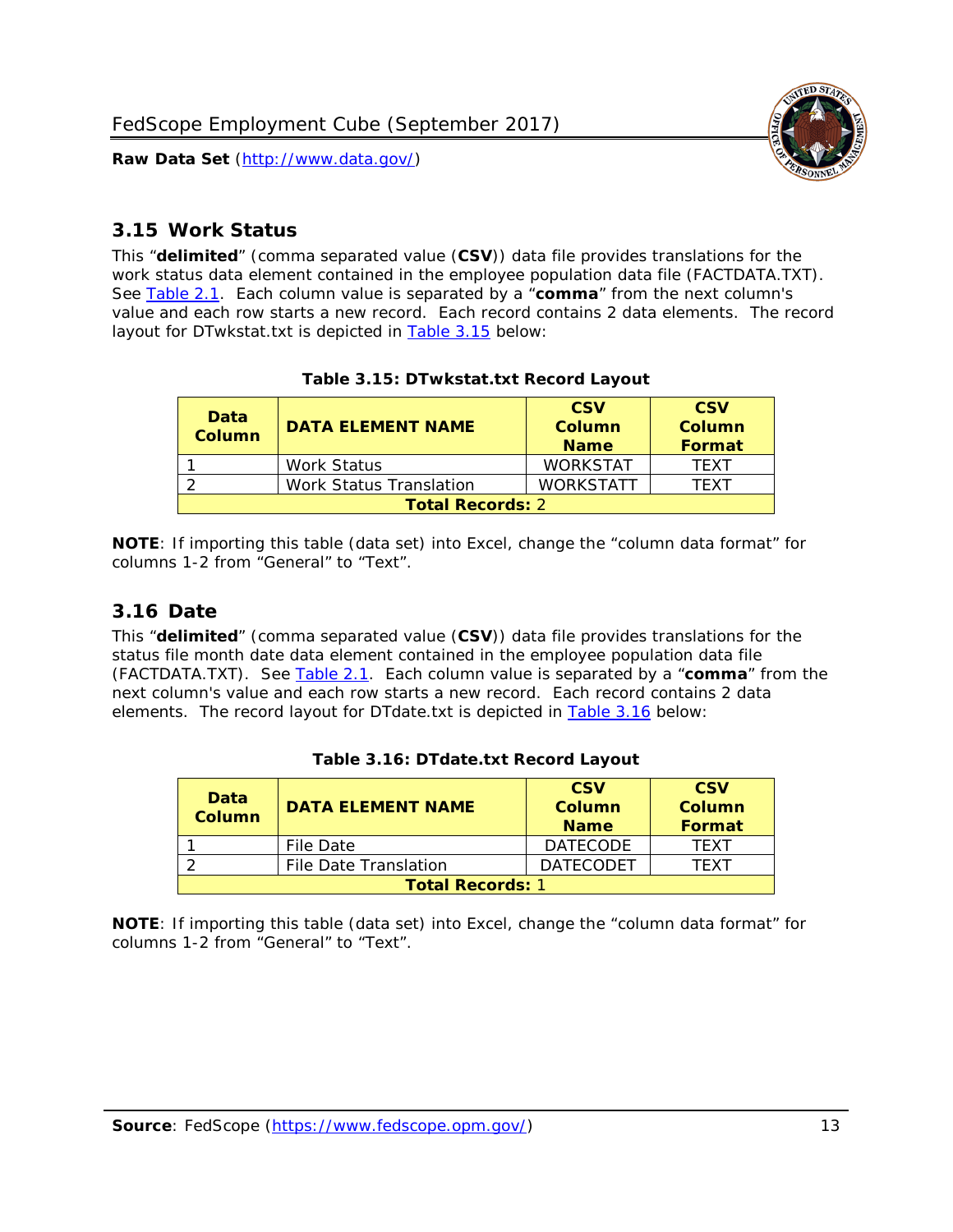<span id="page-14-0"></span>

There is no translation file for this data element. Every record in the employee population data file (FACTDATA.TXT) contains a value of "1" for this field. See Chapter [4.17](#page-16-8) for definition of [Employment.](#page-17-0)

## <span id="page-14-1"></span>*3.18 Average Salary*

There is no translation file for this data element. See Chapter [4.18](#page-17-1) for definition of Average [Salary](#page-17-1) [Average Salary.](#page-17-1)

## <span id="page-14-2"></span>*3.19 Average Length of Service*

There is no translation file for this data element. See Chapter [4.19](#page-17-2) for definition of Average [Length of Service](#page-17-2)

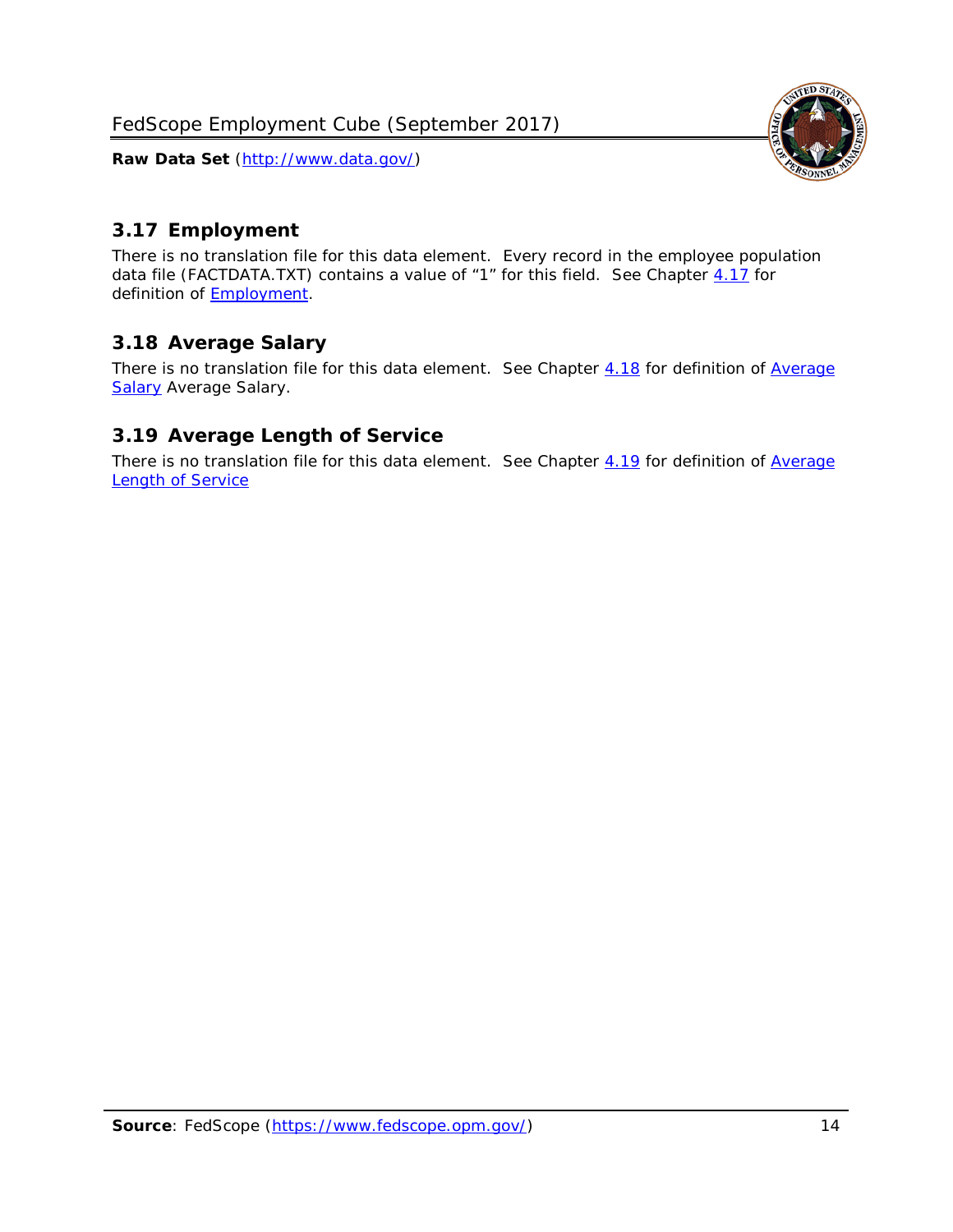<span id="page-15-0"></span>

## <span id="page-15-1"></span>*4.1 Agency*

<span id="page-15-2"></span>The employing organization.

## *4.2 Location*

The official duty station of an employee. Locations in the United States are defined in terms of states. Locations outside the United States are defined in terms of countries and U.S. territories.

## <span id="page-15-3"></span>*4.3 Age*

An employee's age. Age is displayed in five-year intervals, except for an initial interval of less than 20 years and a final interval of 65 years or more.

## <span id="page-15-4"></span>*4.4 Education Level*

<span id="page-15-5"></span>The extent of an employee's educational attainment from an accredited institution.

## *4.5 General Schedule & Equivalent Grade*

The General Schedule grade for pay plans in the General Schedule and Equivalent pay plan category (See [Pay Plan & Grade\)](#page-16-0).

## <span id="page-15-6"></span>*4.6 Length of Service*

The number of years of Federal civilian employment, creditable military service, and other service made creditable by specific legislation. Length of service is grouped by five-year intervals, except for:

- a. the initial intervals of less than 1 year, 1-2 years, and 3-4 years and
- b. the final interval of 35 years or more.

## <span id="page-15-7"></span>*4.7 Occupation*

<span id="page-15-8"></span>An employee's occupation as defined by the Office of Personnel Management (OPM).

## *4.8 Occupation Category*

Occupational categories are defined by the educational requirements of the occupation and the subject matter and level of difficulty or responsibility of the work.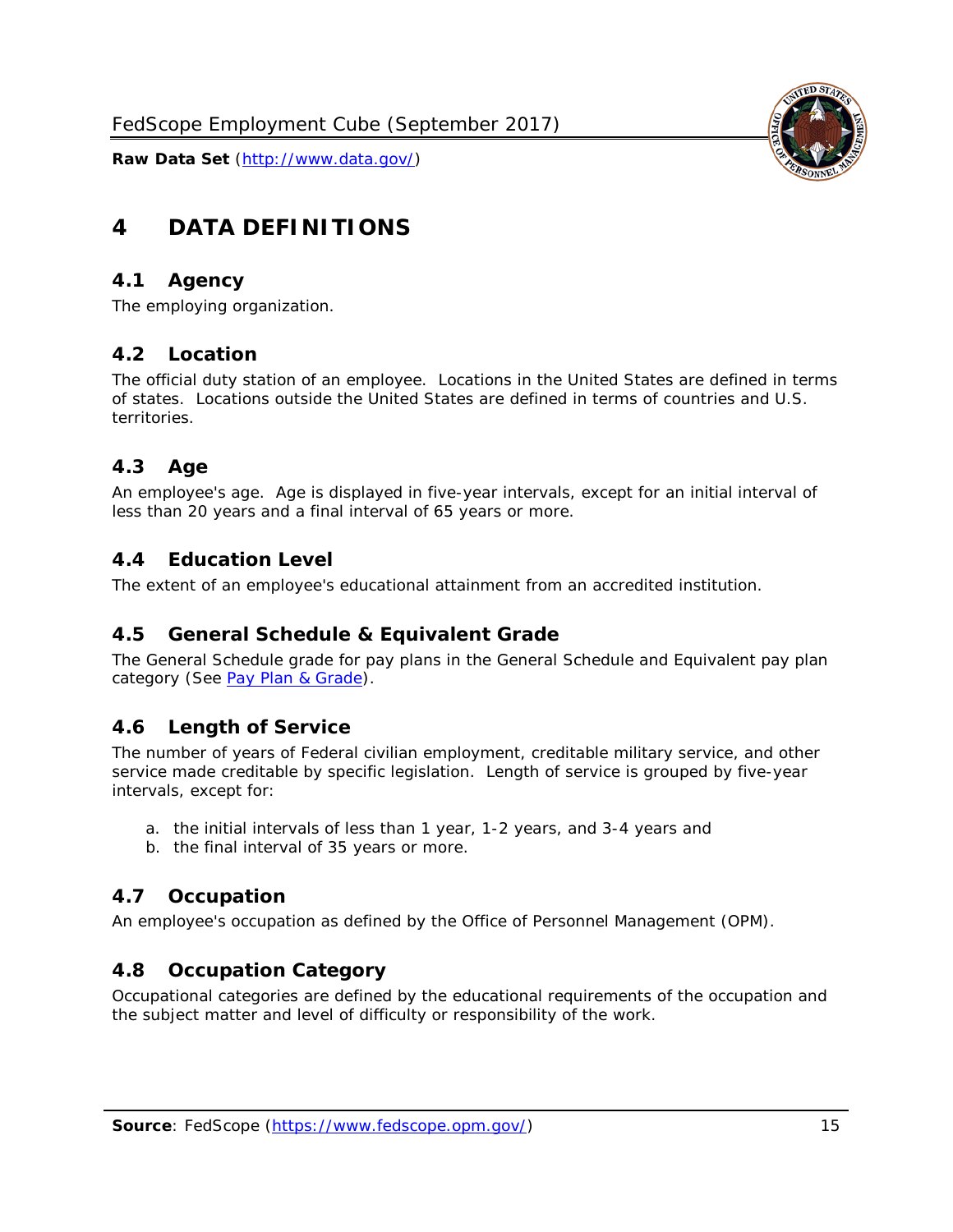## <span id="page-16-0"></span>*4.9 Pay Plan & Grade*

The pay system and, where applicable, the grade used to determine an employee's basic pay rate. Grade denotes a hierarchical position in a pay plan and is sometimes referred to as level, class, rank, or pay band.

## <span id="page-16-1"></span>*4.10 Salary Level*

An employee's adjusted basic pay, which is an annualized rate of pay. Adjusted basic pay is the sum of an employee's rate of basic pay plus any locality comparability payment and/or special pay adjustment for law enforcement officers. Salaries are grouped by \$10,000 intervals, except for an initial interval of less than \$20,000 and a final interval of \$180,000 or more.

An employee's actual earnings may be more or less than the annualized rate because of factors such as overtime, shift differentials, less than full time work, or leave without pay.

## <span id="page-16-2"></span>*4.11 STEM Occupations*

Listing of occupations grouped into the following four occupational series:

- 1. **S**cience
- 2. **T**echnology
- 3. **E**ngineering
- 4. **M**athematics

## <span id="page-16-3"></span>*4.12 Supervisory Status*

The nature of managerial, supervisory, or non-supervisory responsibility assigned to an employee's position.

## <span id="page-16-4"></span>*4.13 Type of Appointment*

<span id="page-16-5"></span>An employee's appointment in terms of permanence and competitiveness.

## *4.14 Work Schedule*

<span id="page-16-6"></span>The time basis on which an employee is scheduled to work.

## *4.15 Work Status*

A combination of Type of Appointment and Work Schedule data elements. The Work Status data element is limited to "Non-Seasonal Full Time Permanent" and "Other Employees".

## <span id="page-16-7"></span>*4.16 Date*

<span id="page-16-8"></span>The file date (e.g. September 2017 represented by 201709).

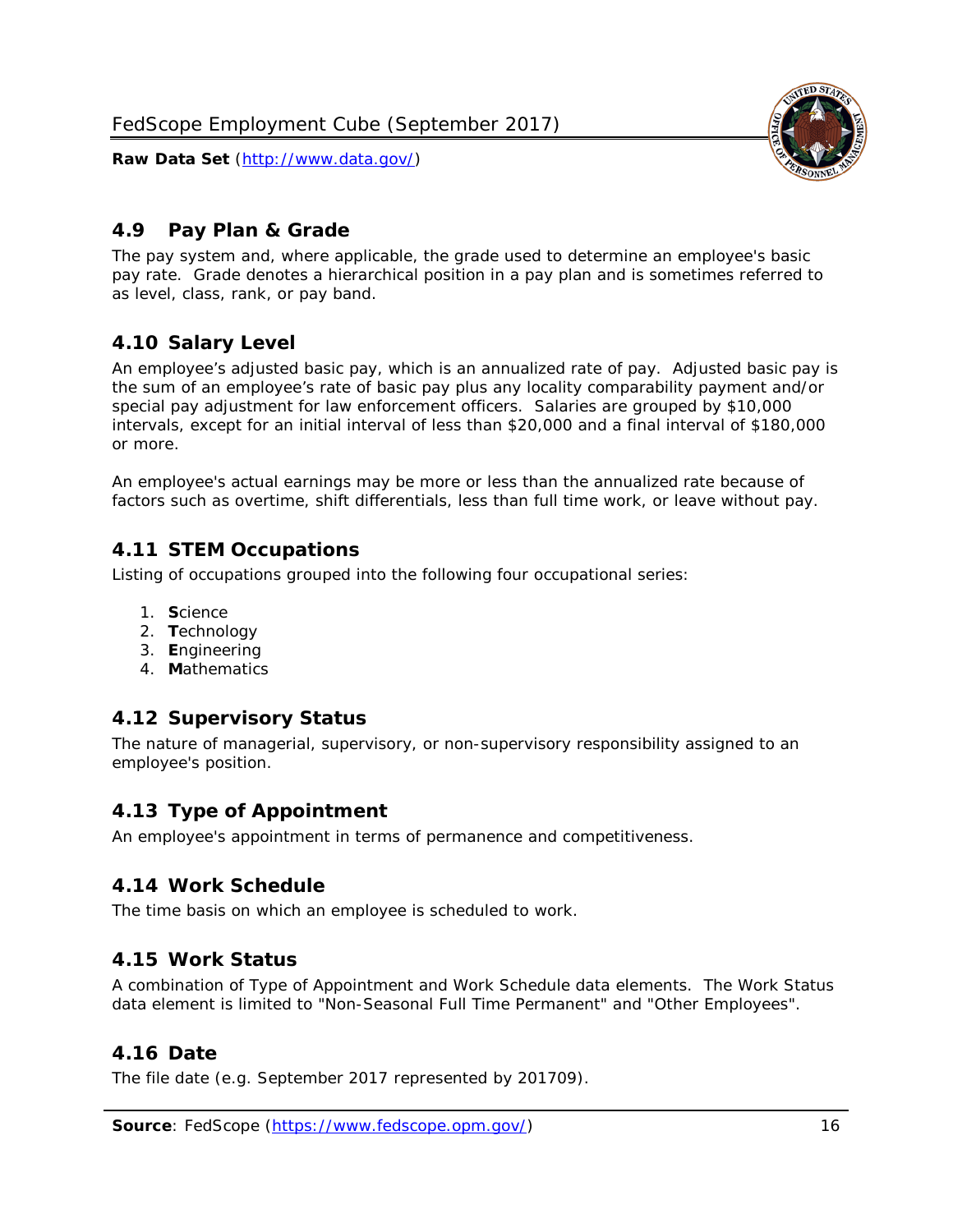<span id="page-17-0"></span>

A measure representing the number of employees in pay status at the end of the quarter (or end of the pay period prior to the end of the quarter).

## <span id="page-17-1"></span>*4.18 Average Salary*

A measure representing the average adjusted basic pay, an annualized rate of pay. Adjusted basic pay is the sum of an employee's rate of basic pay and any locality comparability payment and/or special pay adjustment for law enforcement officers.

An employee's actual earnings may be more or less than the annualized rate because of factors such as overtime, shift differentials, less than full time work, or leave without pay.

Invalid salary values are excluded from the average. A large number of invalid values could invalidate the average. To obtain counts of invalid values, display the data using the Salary Level dimension (See [Salary Level\)](#page-16-1).

## <span id="page-17-2"></span>*4.19 Average Length of Service*

A measure representing the average number of years of Federal civilian employment and creditable military service.

Invalid values are excluded from the average. A large number of invalid values could invalidate the average. To obtain counts of invalid values, display the data using the Length of Service dimension (See [Length of Service\)](#page-15-6).